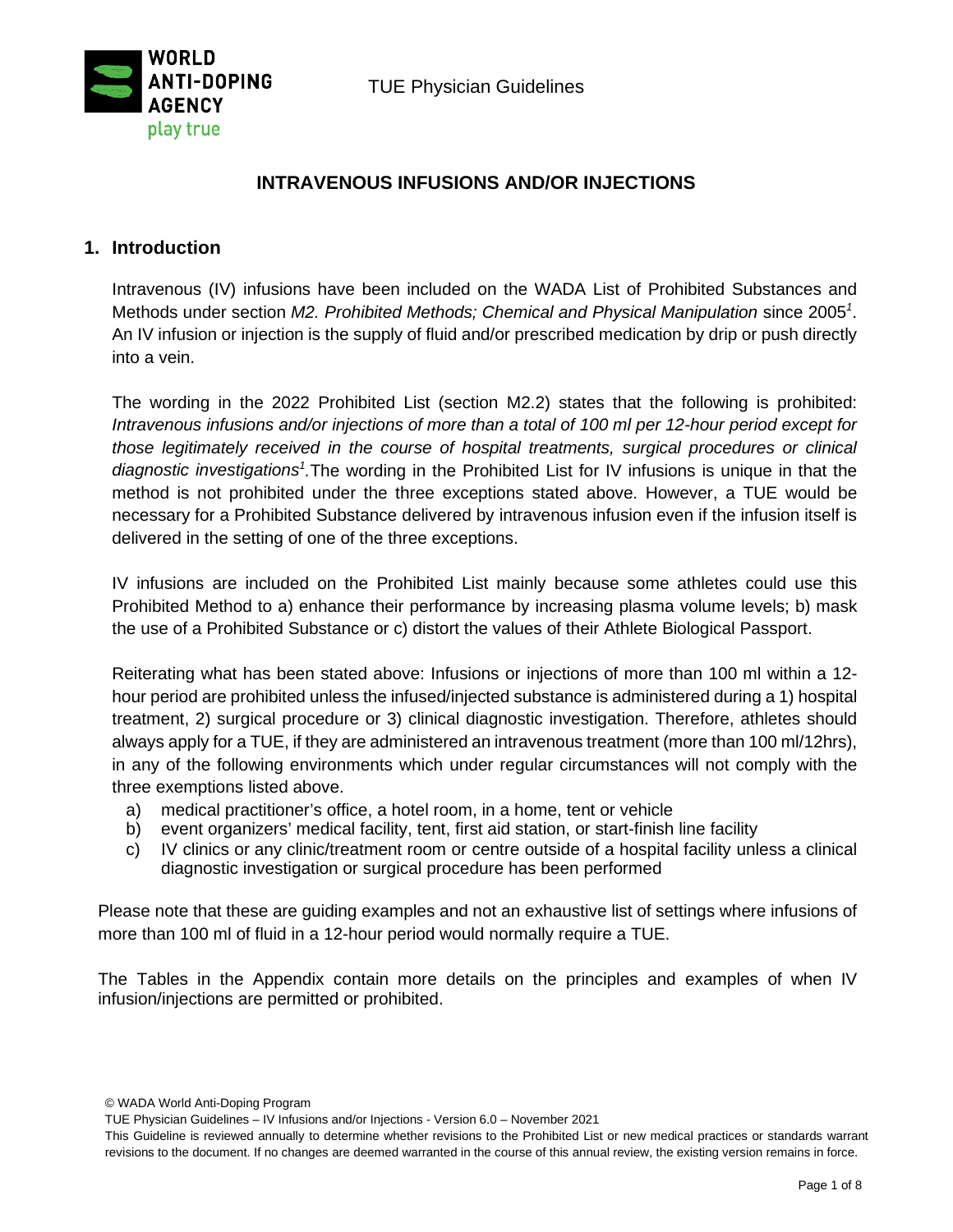

The key messages are:

- 1. If a Non-prohibited substance is infused or injected without being part of a hospital treatment, surgical procedure or clinical diagnostic investigation, a TUE must be submitted for the Prohibited Method if more than 100 ml of fluid is used in a 12-hour period.
- 2. If a Prohibited Substance is administered via IV infusion or injection, a TUE application must be submitted for the Prohibited Substance regardless of whether the infusion is less than 100 ml or the setting/circumstances under which it is administered.
- 3. In situations of medical emergency or under clinical time-constraints, an athlete may apply for a retroactive TUE as per the International Standard for Therapeutic Use Exemptions.

### **2. Diagnosis**

#### **a. Medical History**

A summary of the athlete's history and the findings of a physical examination should confirm the diagnosis and/or the clinical condition that resulted in the need for an IV infusion. A description of the clinical situation that preceded the treatment and specific medical indication for the IV infusion must be given in the TUE application.

Note that regardless of volume administered, an IV infusion or injection given as part of a hospital treatment, surgical procedure or clinical diagnostic investigation is not prohibited. Only if a prohibited substance is administered would one need to apply for a TUE. The athlete is nevertheless advised to obtain and keep a copy of the medical records from the intervention or procedure.

#### **b. Diagnostic Criteria**

A clearly defined diagnosis or clinical condition should be established in accordance with the International Classification of Diseases standards of the World Health Organization (ICD-11).

#### **c. Relevant medical information**

A detailed description of the substance infused, the rate of infusion and any other relevant clinical information from the treating physician should be included. It must be demonstrated why an alternative permitted therapy, for example oral rehydration in case of dehydration, is not a valid option. Any existing co-morbidities that would influence the decision for granting a TUE should also be included.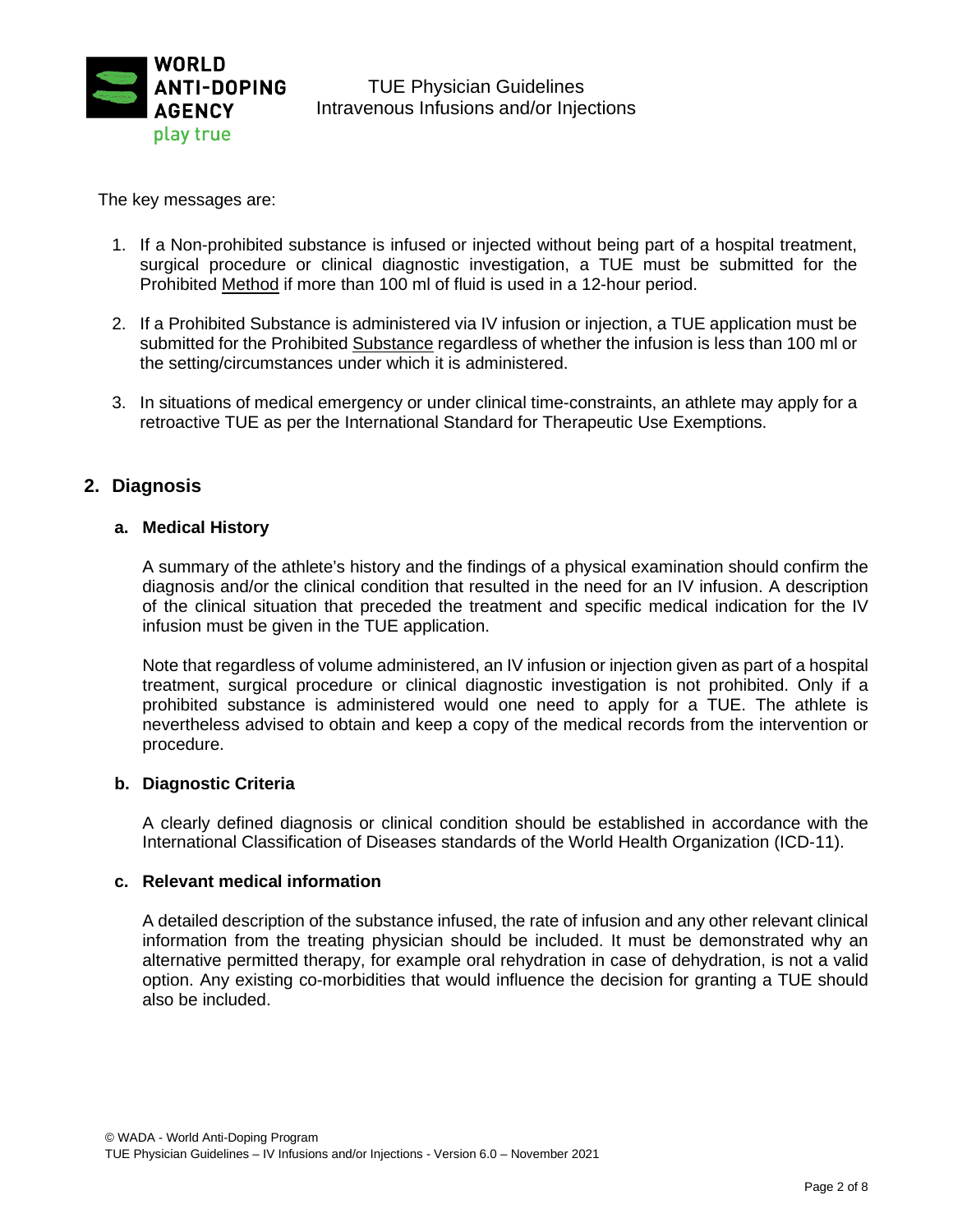

### **3. Treatment**

Legitimate medical indications for IV infusions are well documented and are most commonly associated with either medical emergencies or in-patient hospital treatment.

When an IV infusion is administered to an athlete, the following criteria should be fulfilled:

- a) a well described diagnosis and/or clinical condition
- b) it was not medically reasonable to try a permitted alternative treatment
- c) the treatment has been ordered by a physician and administered by qualified medical personnel in an appropriate medical setting
- d) adequate medical records of the treatment are available

The use of IV infusions in sport is commonly linked with rehydration after exhaustive effort, and this situation is arguably the major cause of debate on the need for and efficacy of various rehydration methods. It must be understood that the use of IV fluid replacement following exercise and/or acute weight reduction to correct mild to moderate dehydration is not clinically indicated nor substantiated by the medical literature. There is a well-established body of scientific evidence to confirm that oral rehydration is the preferred therapeutic choice, potentially even more effective than IV infusion (references 3-15).

Another common cause of dehydration is infectious diarrhea, particularly frequent when travelling in foreign environments. Also, in such clinical situations oral rehydration is the preferred and most effective method of rehydration unless the medical condition justifies the choice of IV treatment.<sup>19</sup>

#### **a. Name of Prohibited Method**

IV infusion or injection of >100 ml within a 12-hour period unless legitimately received in the course of hospital treatments, surgical procedures or clinical investigations.

#### **b. Recommended Duration**

It depends upon the diagnosis and the particular clinical condition or situation. If the infusion is a single intervention, the TUE duration should be related to the specific occurrence and valid for a relatively short duration.

## **4. Other Non-Prohibited Alternative Treatments**

Oral rehydration or oral delivery of medication.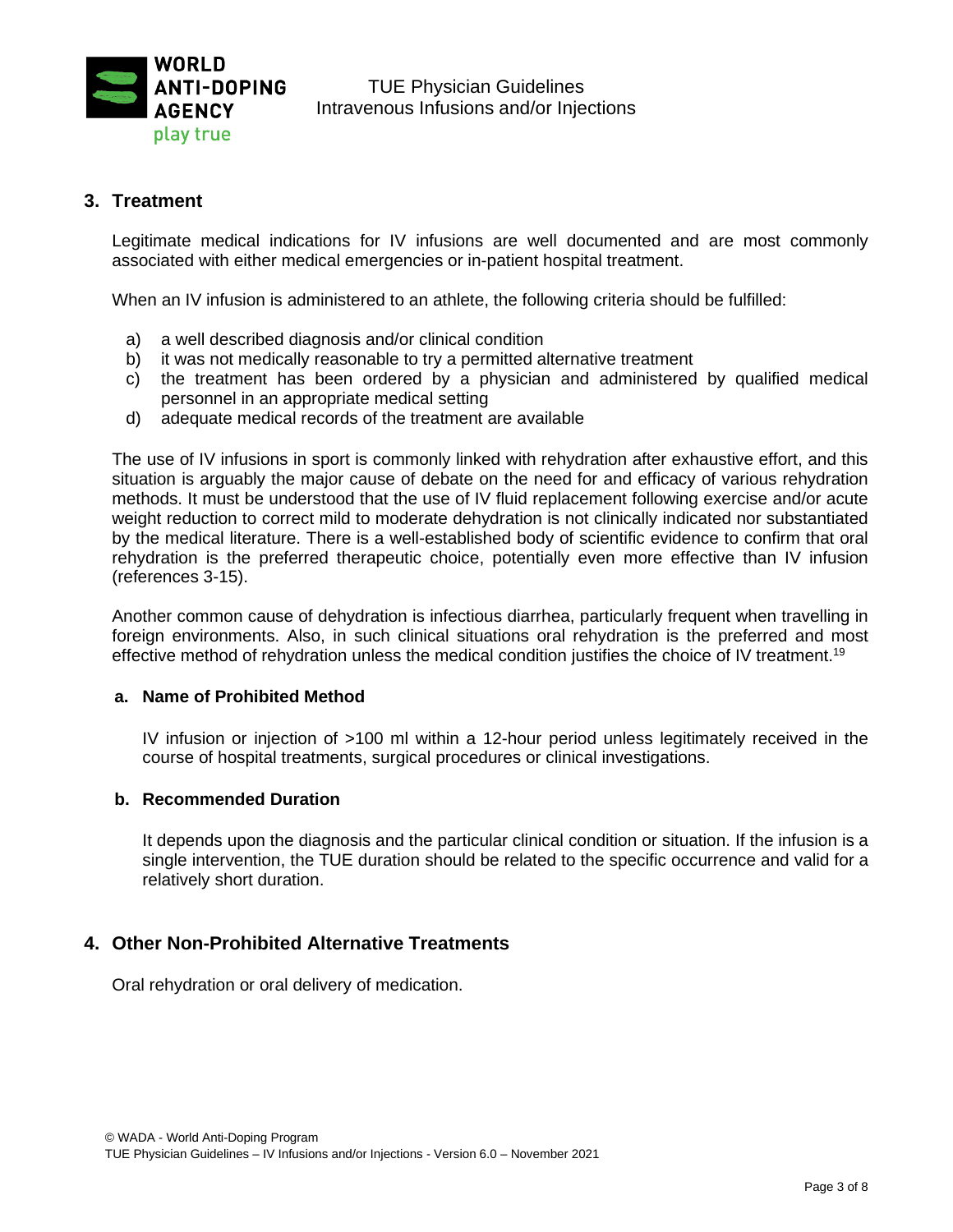

### **5. Consequences to Health if Treatment is Withheld**

These will be dependent on the clinical condition and situation. However, in case of a medical emergency, a possible consequence of withholding IV treatment could result in serious harm to health or even death. In certain situations, medical personnel may open an IV access line before a full evaluation is completed.

Therefore, the health and well-being of the athlete must always remain the priority. Consequently, when an IV infusion is considered by medical personnel as a treatment option, an athlete's medical needs should be assessed in the same way as any other patient. If an athlete is judged by medical personnel to be clinically unstable and/or in an emergency situation, treatment with IV fluids **should never be withheld** on grounds that the method is on the List of Prohibited Substances and Methods.

#### **6. Treatment Monitoring**

Continuous evaluation by treating physician or someone acting on his/her behalf until the desired treatment effect has been achieved.

### **7. TUE Duration and Recommended Review Process**

The duration of the TUE should be related to the clinical condition and usually for a short time period surrounding the initial medical intervention. Longer lasting and more frequent usage of an IV infusion would typically occur in a hospital setting and would therefore not require a TUE.

## **8. Any Appropriate Cautionary Matters**

It is the responsibility of the treating physician to evaluate the clinical indication for an IV infusion or injection. However, it is the responsibility of the athlete to inform the treating physician that intravenous infusions more than 100 ml of fluid in a 12-hour period are prohibited in non-emergency situations. It is also the responsibility of the athlete to initiate and complete a subsequent TUE application, if and when needed.

It must be emphasized that at all times, the health and well-being of the athlete must remain the priority during medical investigations and treatments. TUECs should apply sound clinical judgment to their interpretation of the ISTUE and be mindful of the inappropriate use of IV infusion in nonemergency situations where permitted and evidence-based alternatives exist.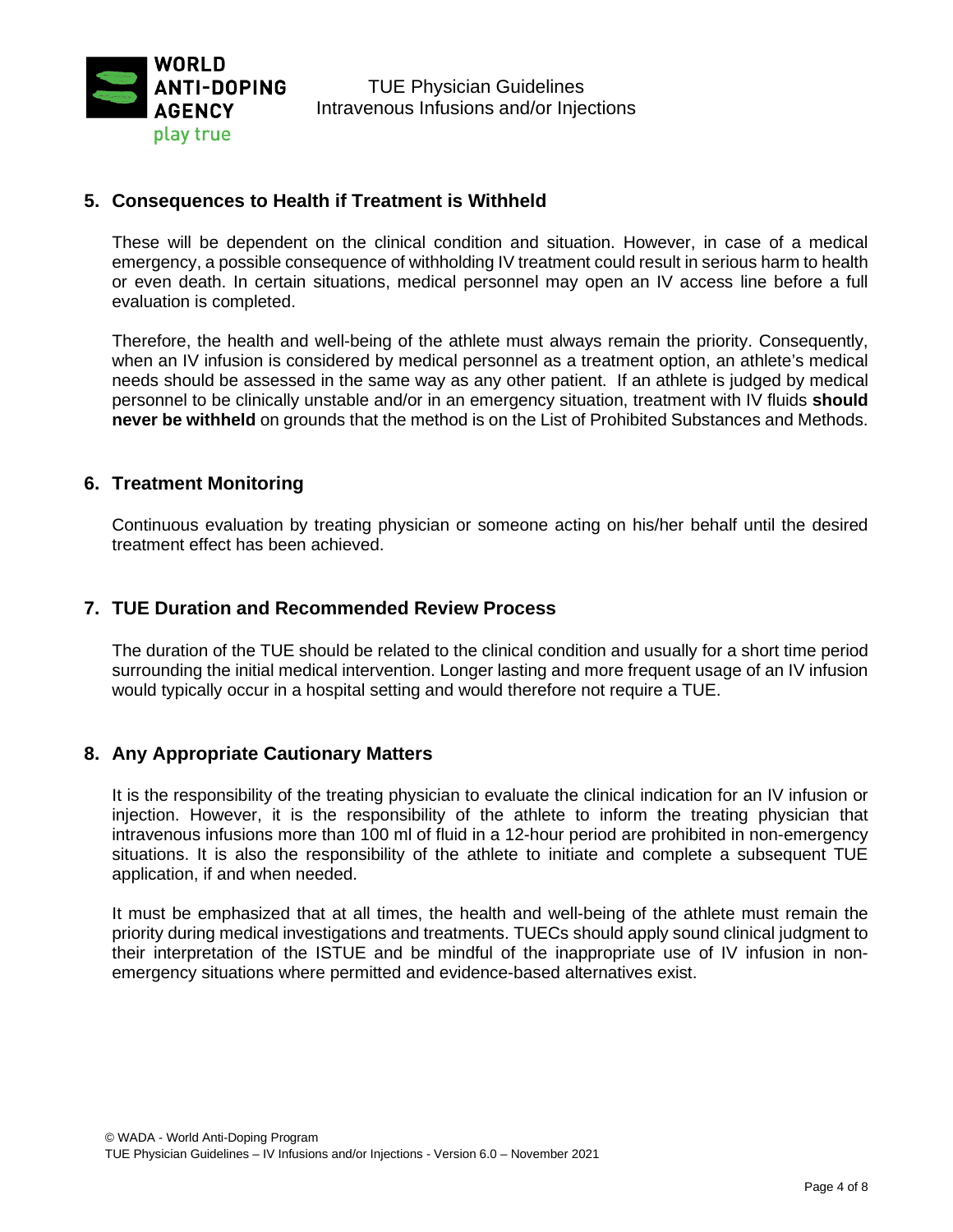

#### **References**

- 1. World Anti-Doping Agency, WADA Prohibited List 2021, https://www.wadaama.org/sites/default/files/resources/files/2021list\_en.pdf
- 2. World Anti-Doping Agency, International Standard for Therapeutic Use Exemptions, https://www.wada-ama.org/sites/default/files/resources/files/international\_standard\_istue\_-\_2021.pdf
- 3. Arbitral Award, CAS 2002/A/389-393.
- 4. Arbitral Award, CAS 2006/A/1102 & 1146.
- 5. Canadian Academy of Sports Medicine: A brief overview about intravenous hydration in athletics. Casa DJ, Maresh CM, Armstrong LE et al. Intravenous versus oral rehydration during a brief period: responses to subsequent exercise in the heat. *Med. Sci. Sports Exerc.* 2000 Jan; 32(1): 124-133.
- 6. Webster S, Rutt R, Weltmann, A. Physiological effects of a weight loss regimen practiced by college wrestler. *Med. Sci. Sports Exerc.* 1990 Apr; 22(2): 229-34.
- 7. Naghii, MR. The Significance of Water in Sport and Weight Control. *Nutr. Health.* 2000;14(2), 127- 132.
- 8. Sawka, MN. Physiological consequences of hypohydration: exercise performance and thermoregulation. *Med. Sci. Sports Exerc.* 1992 Jun; 24(6):657-70.
- 9. Maresh CM, Herrera-Soto JA, Armstrong LE, et al. Perceptual responses in the heat after intravenous versus oral rehydration. *Med. Sci. Sports Exerc.* 2001 Jun; 33(6):1039-1045.
- 10. Castellani JW, Maresh CM, Armstrong LE, et al. Endocrine responses during exercise-heat stress: effects of prior isotonic and hypotonic intravenous rehydration. Eur. *J. Appl. Physiol. Occup. Physiol.* 1998 Feb; 77(3): 242-248.
- 11. Kraemer WJ, Fry AC, Rubin MR, Triplett-McBride T, et al. Physiology and performance responses to tournament wrestling. *Med. Sci. Sports Exerc.* 2001 Aug; 33(8):1367-78.
- 12. Mudambo SM, Reynolds N. Body fluid shifts in soldiers after a jogging/walking exercise in the heat. *Centr. Afr. J. Med.* 2001 Sept-Oct; 47(9-10): 220-225.
- 13. Landers DM, Arent SM, Lutz RS. Affect and cognitive performance in high school wrestlers undergoing rapid weight loss. *J. Sport Exerc. Psychol.* 2001 Dec; 23(4): 307-316.
- 14. Riebe D, Maresh CM, Armstrong LE, Kenefick RW, et al. Effects of oral and intravenous rehydration on ratings of perceived exertion and thirst. *Med. Sci. Sports Exerc.* 1997 Jan; 29(1): 117-124.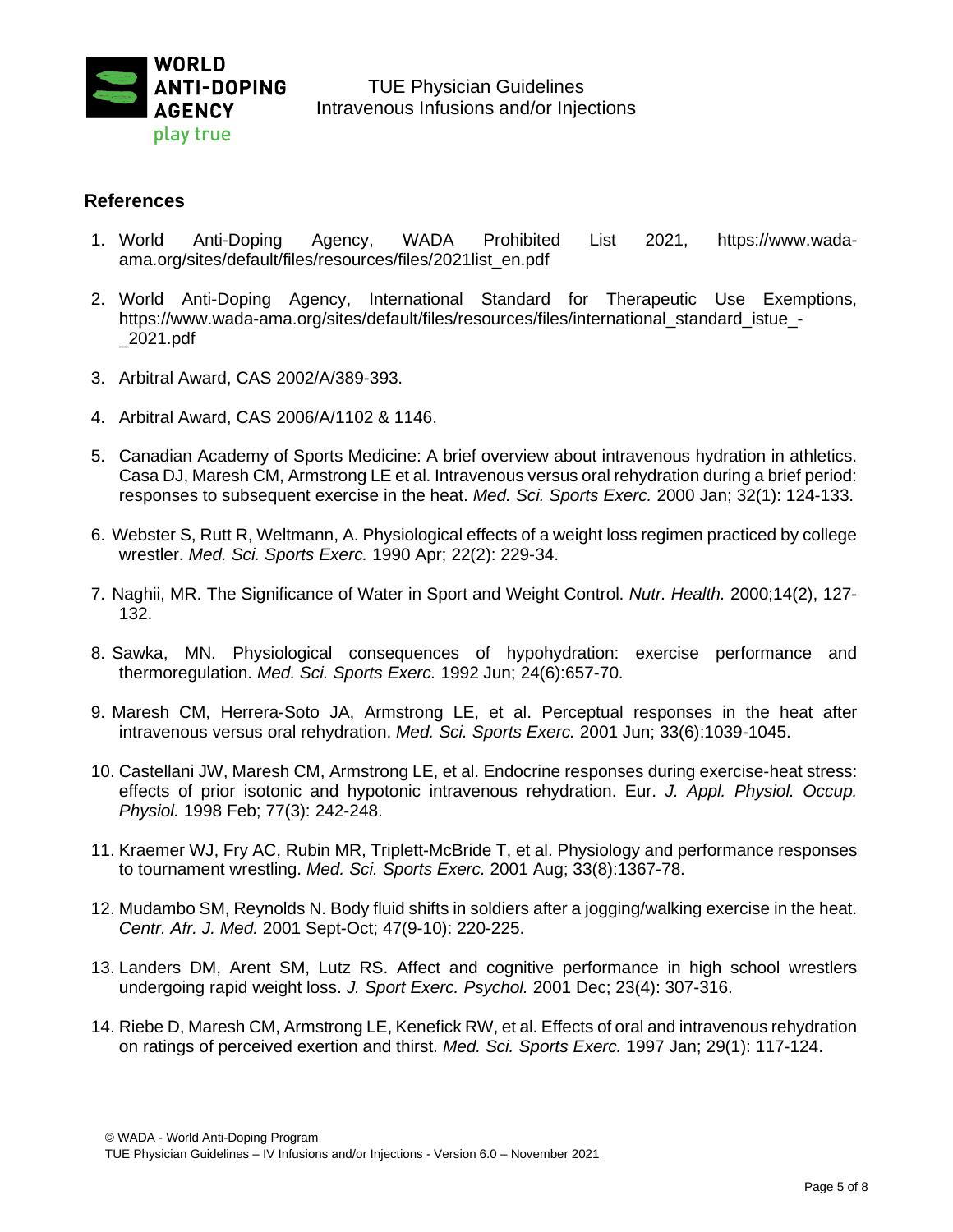

### TUE Physician Guidelines Intravenous Infusions and/or Injections

- 15. Rogers IR, Hook G, Stuempfle KJ, et al. An Intervention Study of Oral Versus Intravenous Hypertonic Saline Administration in Ultramarathon Runners with Exercise-Associated Hyponatremia: A Preliminary Randomized Trial. *Clin. J. Sport Med.* 2011 May; 21(3); 200-3.
- 16. Casa DJ, Ganio MS, Lopez RM et al. Intravenous versus oral Rehydration: Physiological, Performance, and Legal Considerations. *Curr. Sports Med. Rep.* 2008: 7 (4); S41-49.
- 17. Vandenbos F, et al. Relevance and complications of intravenous infusion at the emergency unit at Nice University Hospital. *J. Infect.* 2003 Apr; 46(3): 173-6.
- 18. ASOIF Medical Consultative Group: Minutes of the meeting 7<sup>th</sup> May 2006.
- 19. Binder HJ, Brown I, Ramakrishna BS, Young GP. Oral rehydration therapy in the second decade of the twenty-first century. Curr Gastroenterol Rep. 2014;16(3):376. doi:10.1007/s11894-014- 0376-2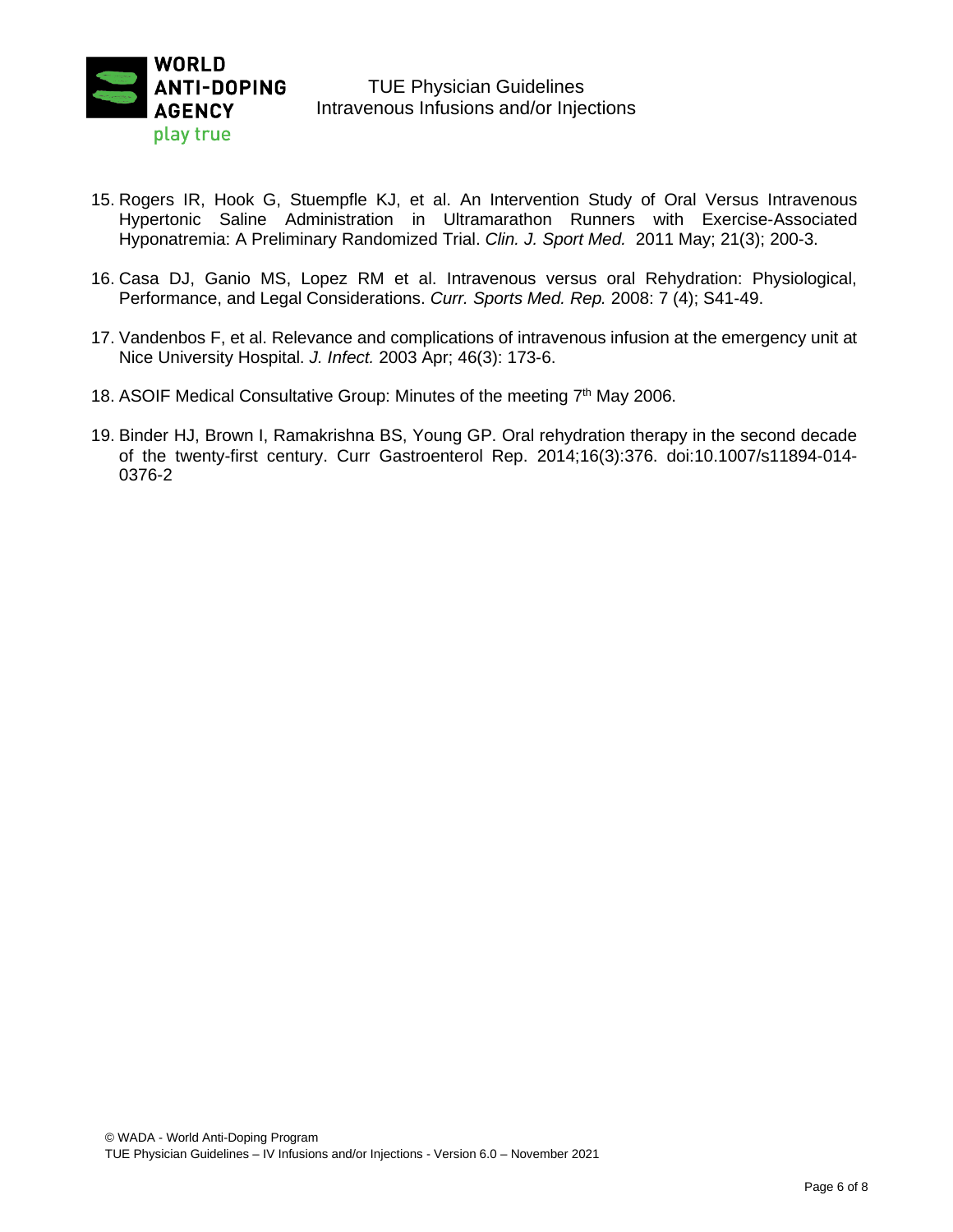

TUE Physician Guidelines Intravenous Infusions and/or Injections

**APPENDIX**

Below are three tables, which illustrate the possible four combinations of a Method and a Substance that may be either Permitted or Prohibited during the administration of an IV infusion.

## **TABLE 1**

In principle, four possibilities exist when both the substance and the method may be either Permitted or Prohibited

| Method is Prohibited    | Method is Permitted     |
|-------------------------|-------------------------|
| Substance is Prohibited | Substance is Prohibited |
| Method is Prohibited    | Method is Permitted     |
| Substance is Permitted  | Substance is Permitted  |

## **TABLE 2**

Requirements for a TUE when the infusion is **not** given during a hospital treatment, surgical procedure or clinical diagnostic investigation. The prohibited and permitted substance names are used as examples.

| Prohibited Method: IV infusion of >100 ml<br>within a 12-hour period<br>Prohibited Substance: Insulin<br><b>Need TUE for substance</b><br><b>Need TUE for method</b> | Permitted Method: Infusion of ≤100 ml within a<br>12-hour period<br>Prohibited Substance: Insulin<br><b>Need TUE for substance</b> |
|----------------------------------------------------------------------------------------------------------------------------------------------------------------------|------------------------------------------------------------------------------------------------------------------------------------|
| Prohibited Method: IV infusion of >100 ml<br>within a 12-hour period<br>Permitted substance: Glucose/saline                                                          | Permitted Method: Infusion of ≤100 ml within a<br>12-hour period<br>Permitted Substance: Liquid iron supplement                    |
| Need TUE for method                                                                                                                                                  | NO need for TUE                                                                                                                    |